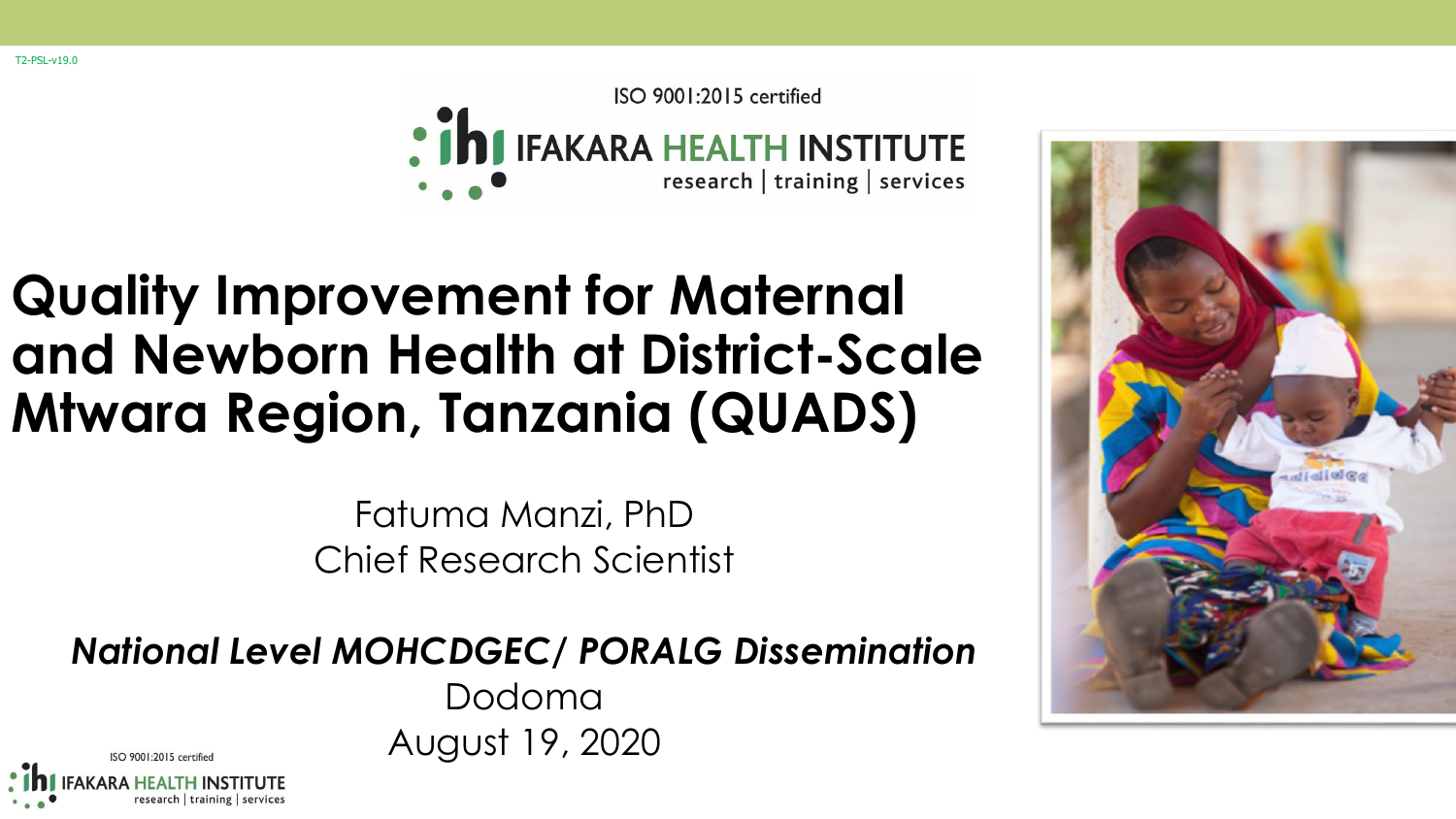## The challenge

- In Tanzania, 98% of women attend ANC (at least once) BUT, a few receive the basic services for maternal care
- Hb test, BP checks, Syphilis tests (coverage data has limitations)
- Newborn life saving kits less available in primary facilities, few in district hospitals
- Community utilization of services is limited
- Less adherence to referral, limited emergency transport
- Low early booking for ANC for pregnant women

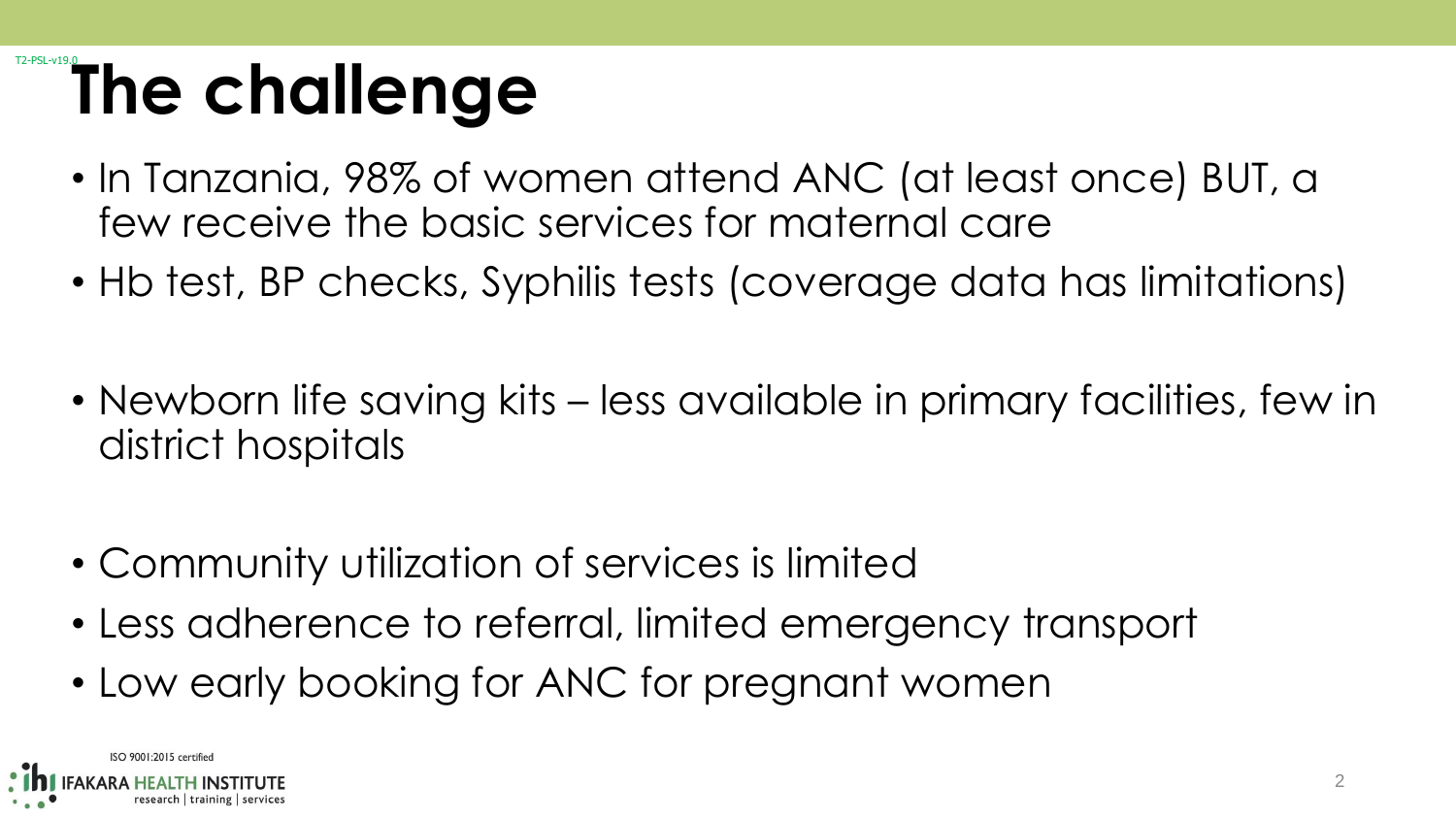#### **The intervention for maternal and newborn health**

- We implemented a multi-level quality improvement initiative that synergizes QI activities at the district, facility and community level
- Conceptualization: Software part of the health system "to make hardware functional"
- **Hardware**: Interventions to tackle access barriers
	- Human resource, financing, governance, service delivery, information system and technology & procurement
- **Software**-values-driven & dedicated health professionals
	- Personalities, interactions,

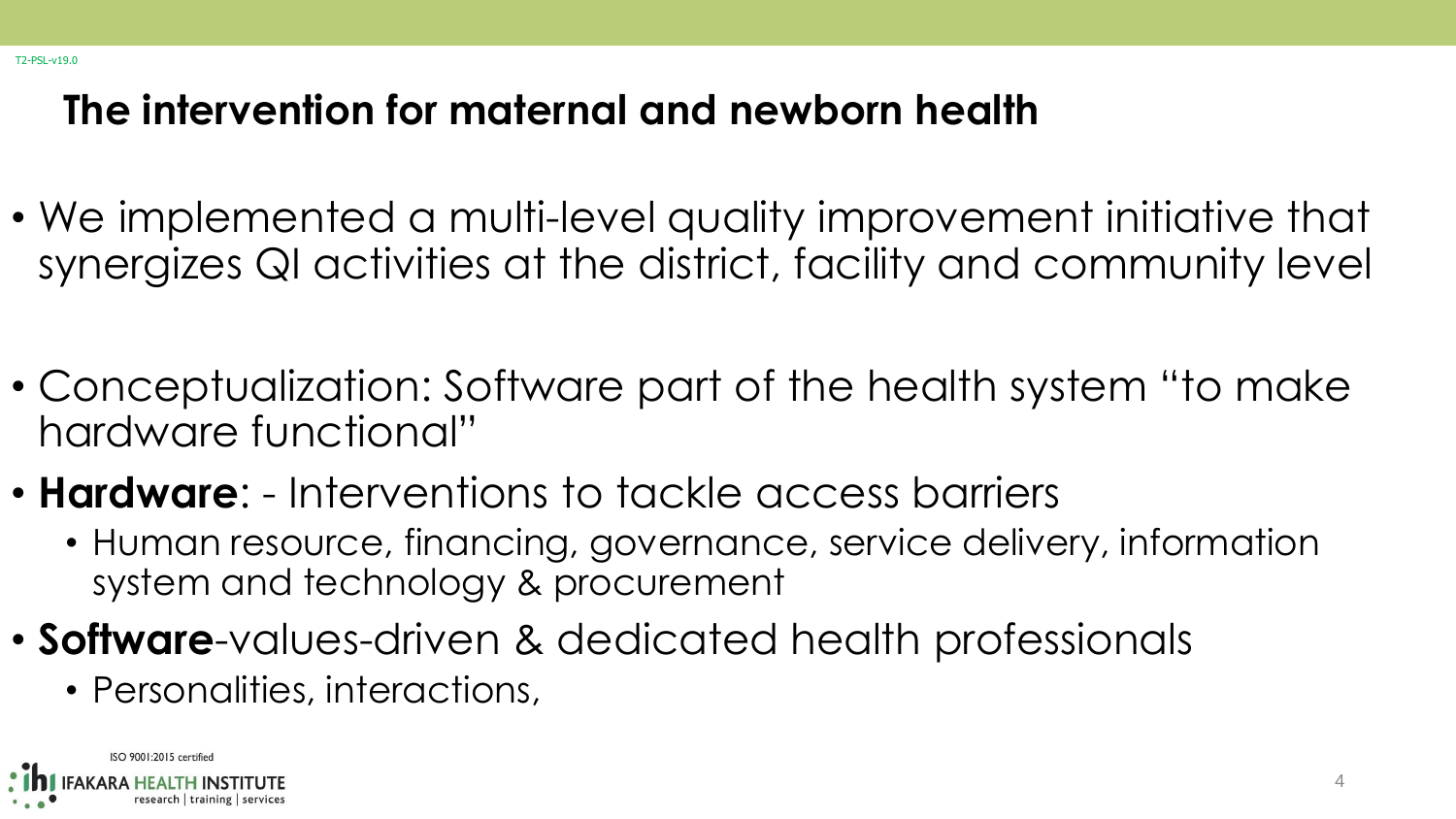### **IMPLEMENTATION SITES**

- Start date and project duration:
- October 2015; 5 years
- Mtwara region
- Four districts:
- Newala Town Council
- Tandahimba District
- Masasi District Council
- Masasi Town Council





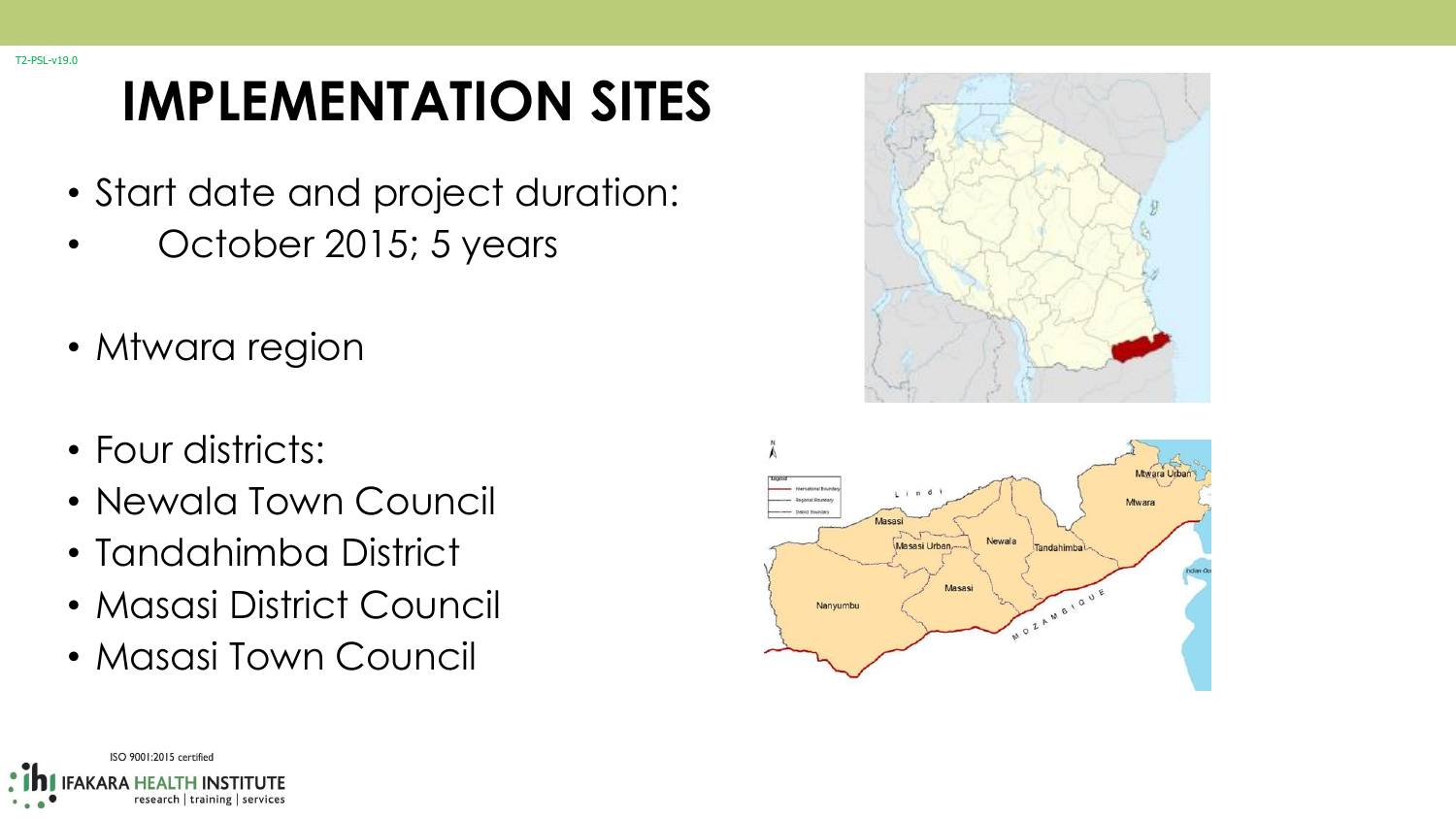## **Quads Objectives**

*Get quality services to clients and improve data collection and timely use*

*Through implementation of systems-wide quality improvement (QI) at community, health facility and district led by regional health managers, integrated into pre-existing government structures* 

#### **Specific Objectives – to improve SUPPLY & DEMAND SIDES**

- To build the capacity of 3 levels to understanding & use Quality Improvement skills to improve the quality of Maternal and newborn health services
- To improve the demand and utilization of MNCH services in the community

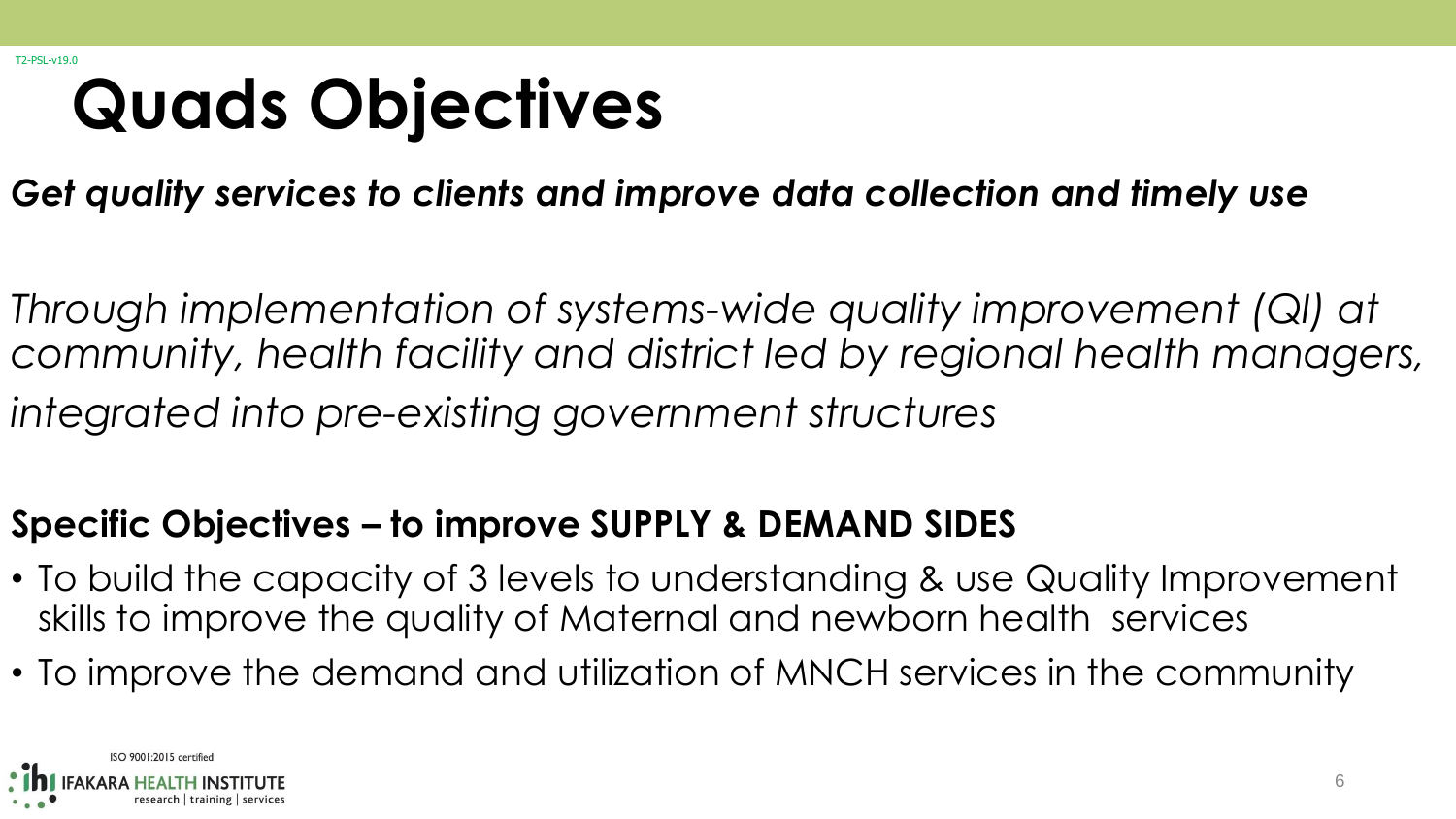## **Implementation of QUADS**

- 1) Trainings on Quality Improvement included mentoring and coaching techniques at district, health facility and community levels
	- Regional managers were oriented and engaged to support district-level QI
	- Council Health Management Teams (CHMT) oriented to support facility-level QI
	- District Community Development Officers (DCDO) were oriented to support community-level QI.
	- Health facility staff oriented and trained to implement QI processes in their daily tasks and to support community QI
	- Community leaders to apply QI and to support volunteers
- 2) Root cause analysis was used to prioritize topics to improve in MNCH
- Utilized local data during learning sessions, regional and district level determined topics the quality standards to improve
- Change idea was introduced at each level simultaneously to address both demand & supply
- 3) QI teams tested and implemented change strategies Then performed monitoring and evaluation

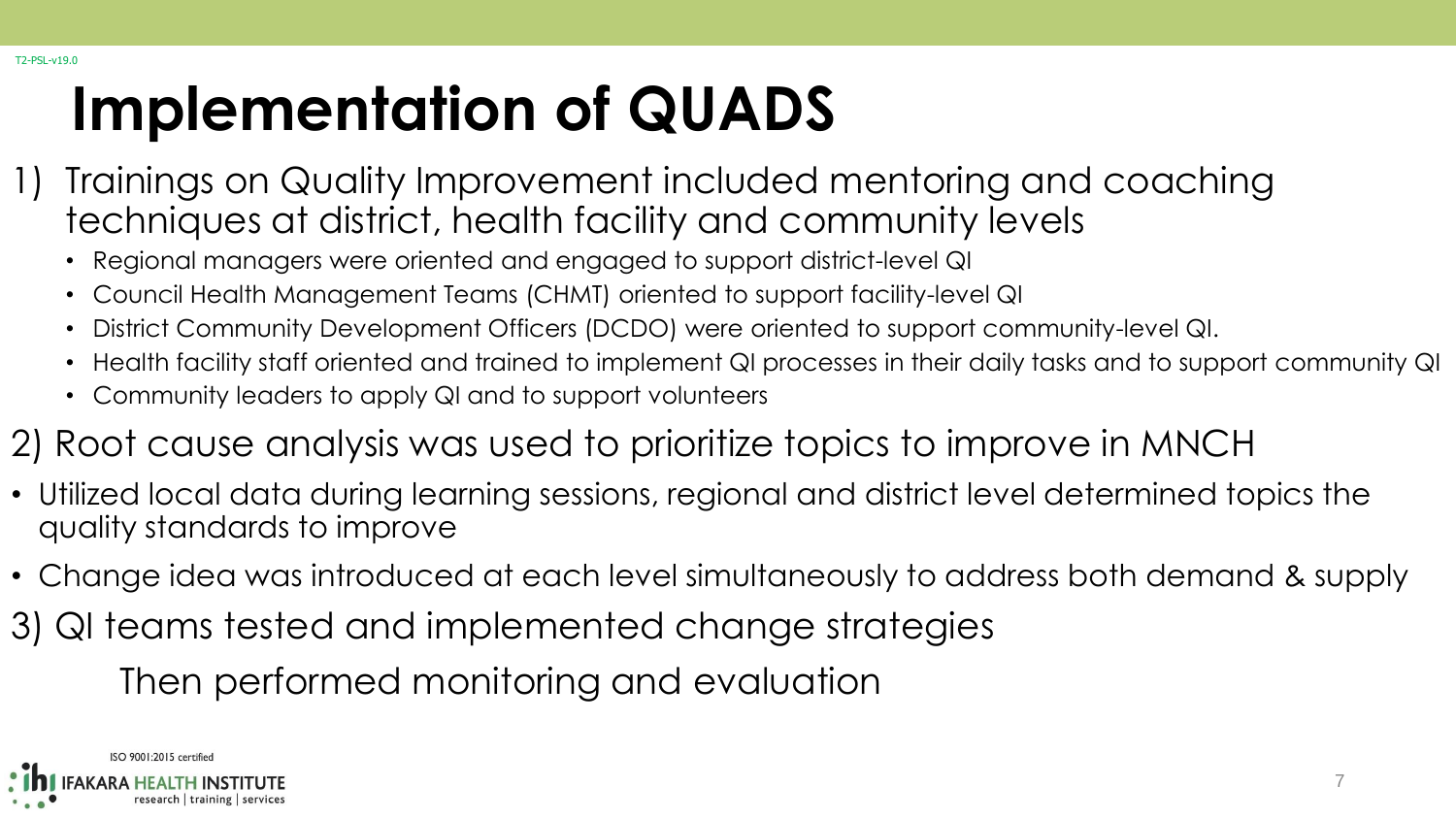## **Support systems for QUADS Implementation**

- Learning sessions conducted quarterly
	- Served as a platform for feedback from QI teams
	- Brainstorming and introducing/altering QI methodologies
- QI packages were created and scaled-up at district level
- District health management teams supervised the implementation at facilities
- At the village level, members of health facility QI teams are invited to attend community-level learning sessions.
	- Village executive officers (village leaders who are in an elected role and hired by the government) supervise community volunteers, and local health facility staff provide technical support to their QI work

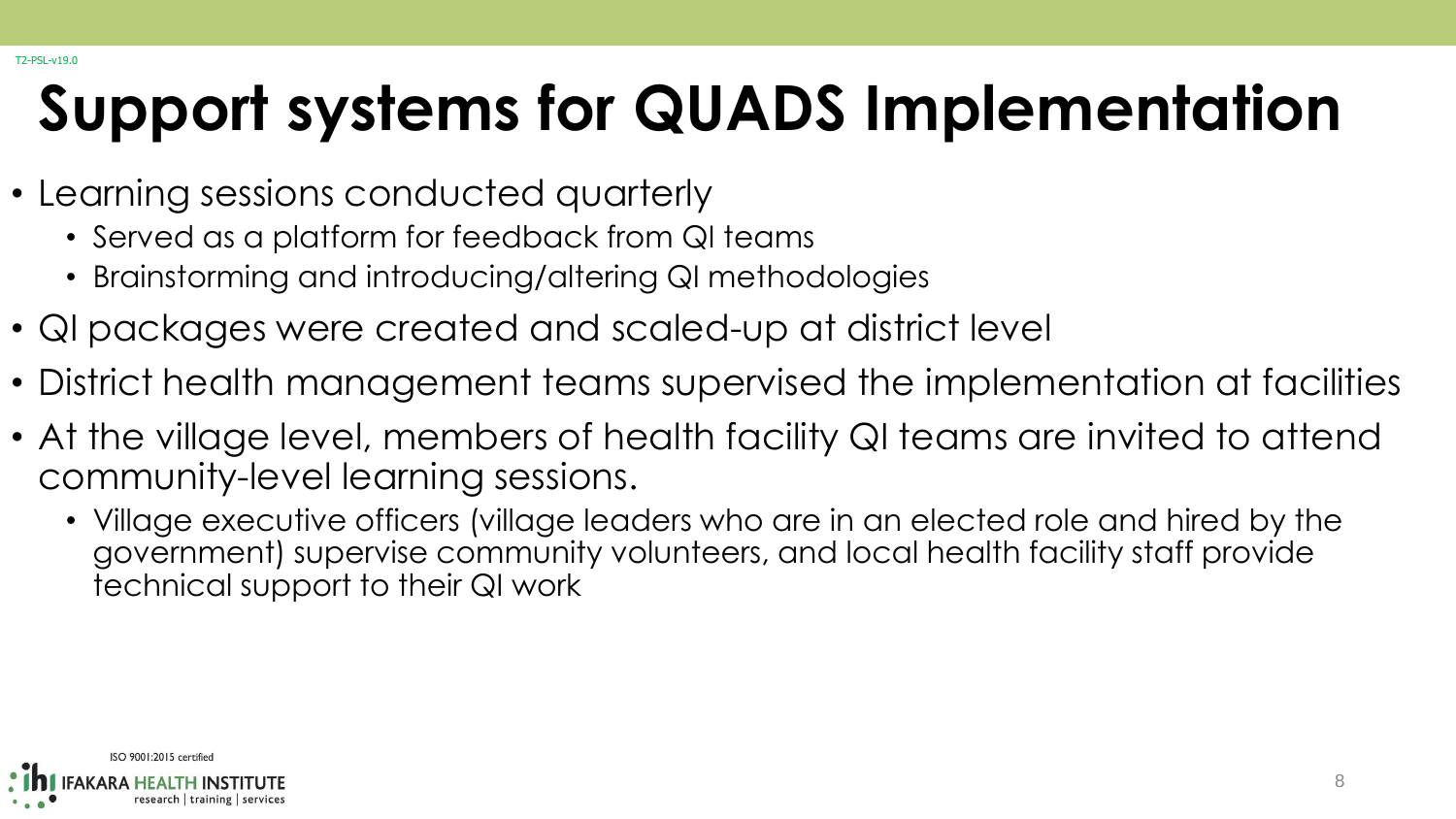## ANC: Illustrative Change Topic

#### **Antenatal**

T2-PSL-v19.0

 $\ddot{\cdot}$ 

- **care (ANC)** : Improving low coverage of
- 4+ANC visits
- Urine tests, pregnancy test etc.)

• Missing key ANC services (e.g.

- Lack of Hb machines in labs
- Poor record keeping and poor completeness of data entry in health facilities.
- Low community knowledge of importance of regular and timely ANC.
- Low male partner cooperation for ANC visits mainly due to expectation of HIV testing

#### **Change Topic Suggested Causes Suggested QI/Change Idea**

#### **At district level:**

- Regular ordering of essential tests and machines by districts pharmacists.
- Tracking of stock levels status for distribution of testing materials among facilities by the region
- Strict supervision and follow-up on data completeness by CHMT and HIS teams.
- More education to facility health workers on importance of complete record keeping and data auditing
- Follow-up and supervision of health facility lessons and village meetings **At facility level:**
- Tallying forms for ANC visits completed by registers to monitor number of ANC visits for each woman.
- Regular education in the facility and during village meetings (or any other health promotion sessions) on the importance of ANC
- Daily monitored meetings for all staff to check on data completeness. **At community level:**
- 9 Outreach to mothers in HHs or during village meetings to deliver health  $\mathbf{A} \mathbf{M} \mathbf{C}$  using  $\mathbf{A} \mathbf{M} \mathbf{C}$  training leaflets  $\mathbf{A} \mathbf{M} \mathbf{C}$  training leaflets  $\mathbf{A} \mathbf{M} \mathbf{C}$  and  $\mathbf{A} \mathbf{M} \mathbf{C}$  and  $\mathbf{A} \mathbf{M} \mathbf{C}$  and  $\mathbf{A} \mathbf{M} \mathbf{C}$  and  $\mathbf{A} \mathbf{M} \mathbf$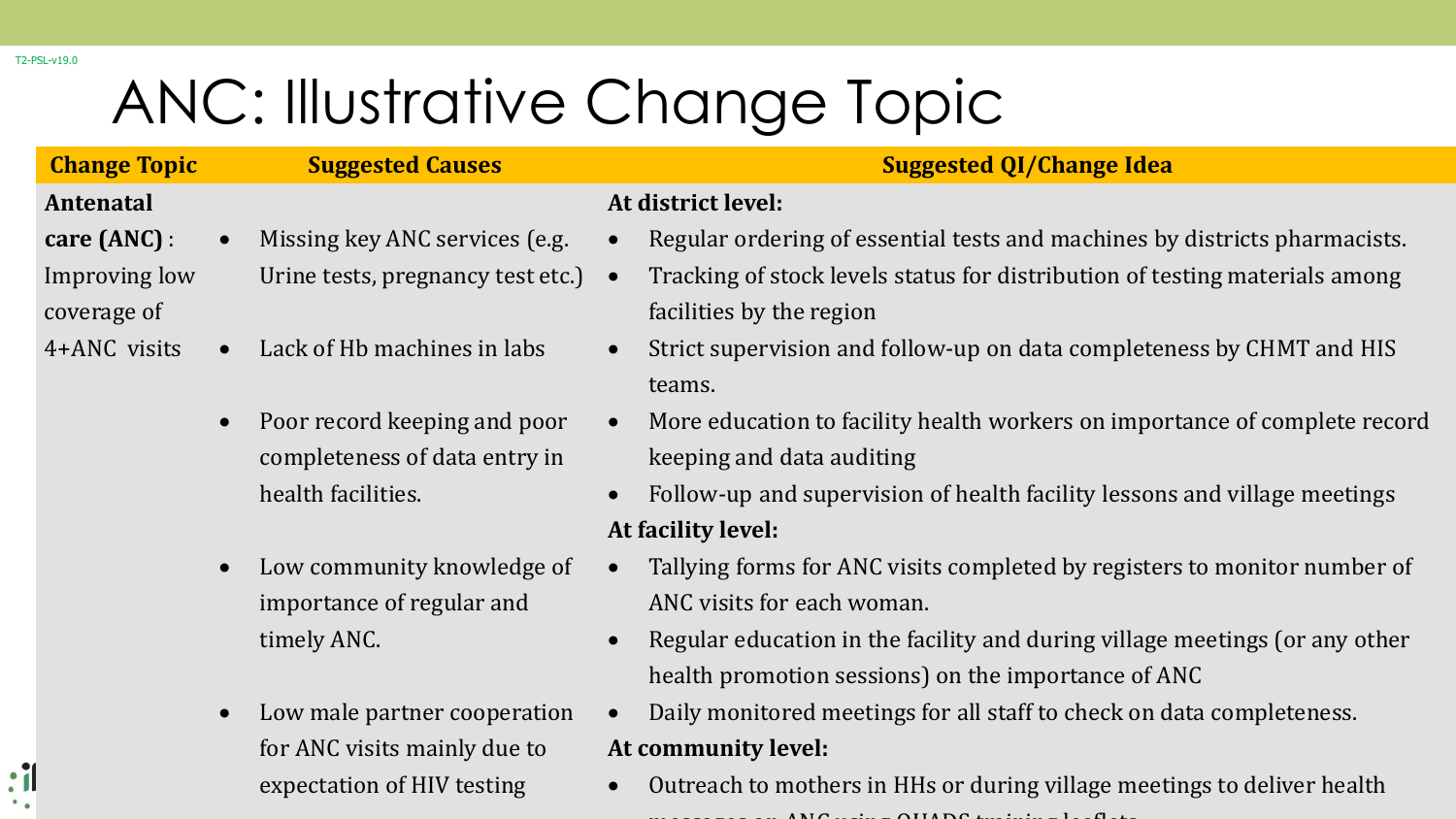# **Other Change Topics**

- ANC referral obedience
- Improving quantity and quality of PNC
- Active management of third stage of labour (AMTSL)
- Newborn resuscitation
- Infection prevention and control (IPC)
- Immediate breastfeeding
- Management pre-eclampsia and eclampsia

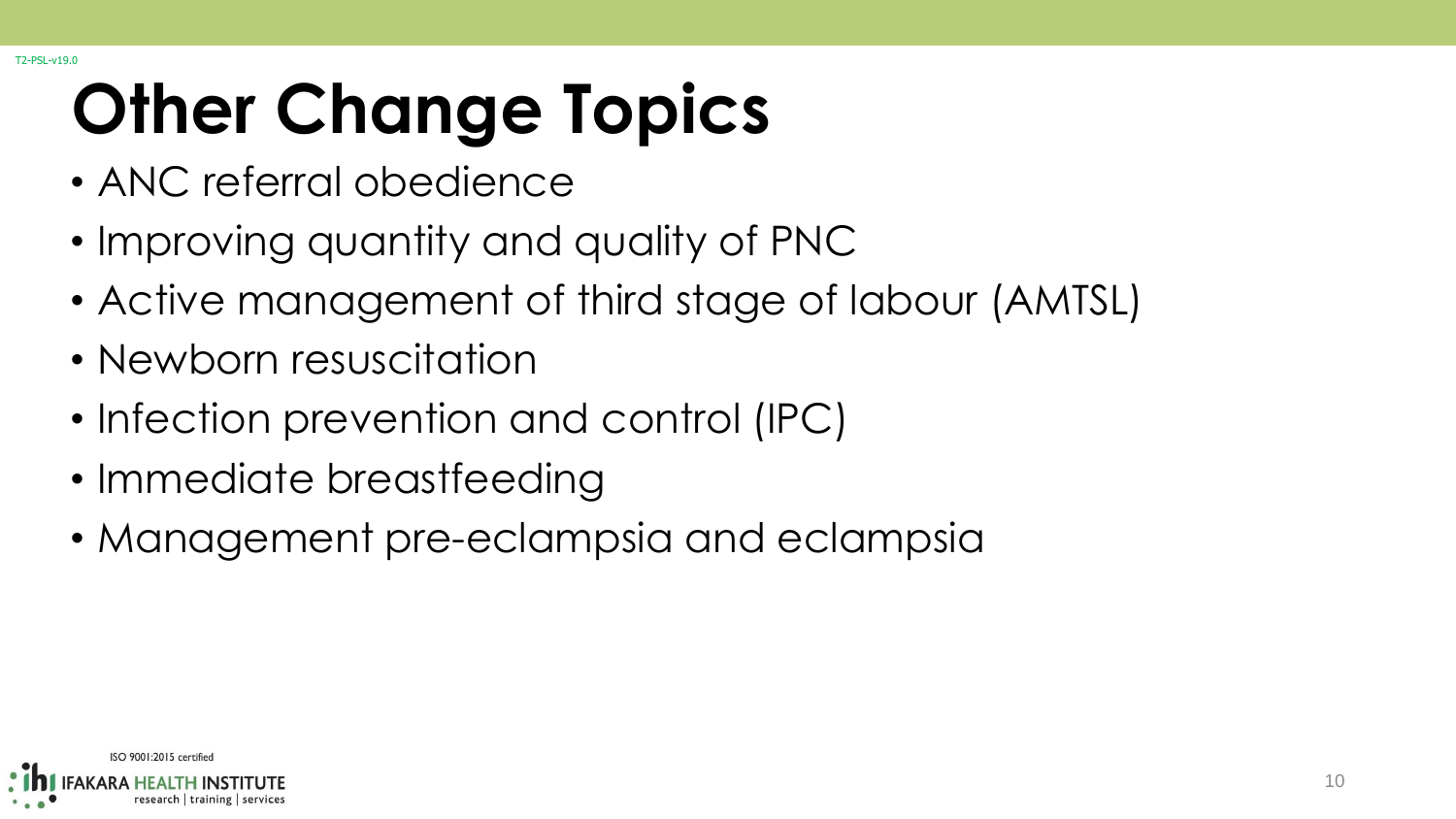$\cdot$ ih

#### **ANC SERVICES RECEIVED**

| <b>Variable</b>                            | <b>Before intervention</b><br>$(N=285)$ | <b>After intervention</b><br>$(N=400)$ | p-value |
|--------------------------------------------|-----------------------------------------|----------------------------------------|---------|
| <b>Information provision</b>               |                                         |                                        |         |
| <b>Received counselled on danger</b>       |                                         |                                        |         |
| signs/eclampsia/pre-eclampsia              | 203(71.2)                               | 299 (74.8)                             | 0.304   |
|                                            |                                         |                                        |         |
| <b>Drugs distribution</b>                  |                                         |                                        |         |
| <b>Provision of essential supplements-</b> | 271 (95.1)                              | 383 (95.8)                             | 0.681   |
| deworms, FEFO, SP                          |                                         |                                        |         |
| <b>Clinical examination</b>                |                                         |                                        |         |
| <b>Checked BP</b>                          | 173 (60.7)                              | 350 (87.5)                             | < 0.001 |
| <b>Checked temperature</b>                 | 70 (24.6)                               | 129(32.3)                              | 0.029   |
| <b>Checked weight</b>                      | 270 (94.7)                              | 391 (97.8)                             | 0.035   |
| <b>Laboratory services</b>                 |                                         |                                        |         |
| <b>Checked blood for syphilis</b>          | 225 (79.0)                              | 361 (90.3)                             | < 0.001 |
| <b>Checked urine protein</b>               | 69 (24.2)                               | 238 (59.5)                             | < 0.001 |
| <b>Checked HB</b>                          | 93 (32.6)                               | 297 (74.3)                             | < 0.001 |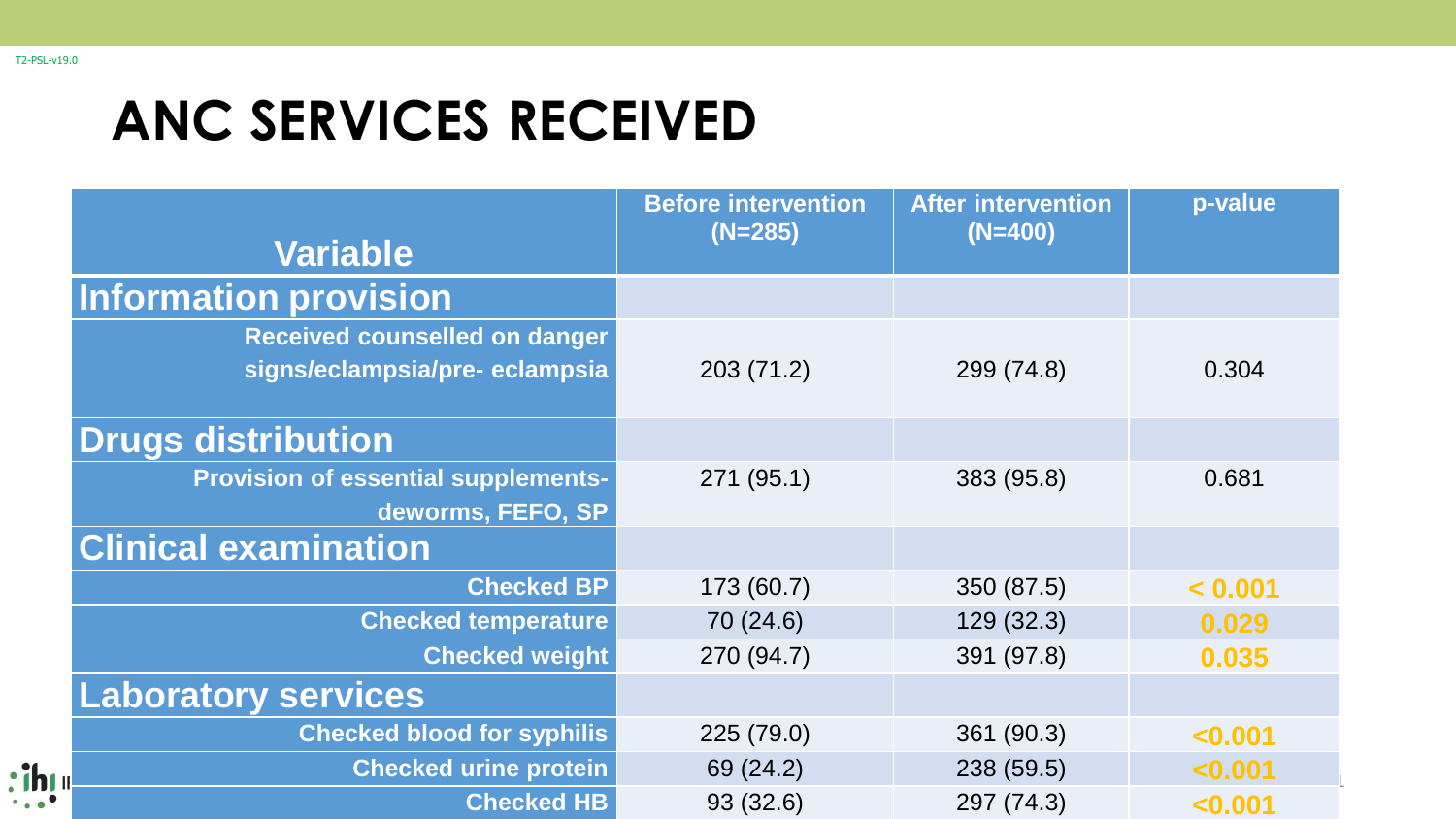## **PNC SERVICES RECEIVED**

| <b>Variable</b>                                                     | <b>Before intervention</b><br>$(N=284)$ | <b>After intervention</b><br>$(N=363)$ | p-value |
|---------------------------------------------------------------------|-----------------------------------------|----------------------------------------|---------|
| <b>Information provision</b>                                        |                                         |                                        |         |
| <b>Counseled on exclusive breast</b><br>feeding                     | 136 (47.9)                              | 243 (66.9)                             | < 0.001 |
| <b>Counseled where to go for PNC</b>                                | 215(75.7)                               | 310 (85.4)                             | 0.002   |
| <b>Counselled on neonatal danger signs</b>                          | 117(41.2)                               | 205 (56.5)                             | < 0.001 |
| <b>Drugs distribution</b>                                           |                                         |                                        |         |
| <b>Received vitamin A after delivery</b>                            | 150 (52.8)                              | 163 (44.9)                             | 0.046   |
| <b>Received FEFO after delivery</b>                                 | 86 (30.3)                               | 137(37.7)                              | 0.048   |
| <b>Clinical examination</b>                                         |                                         |                                        |         |
| <b>Checked for breast condition</b>                                 | 132 (46.5)                              | 180 (49.6)                             | 0.432   |
| <b>Checked if the uterus is well</b>                                | 119(41.9)                               | 216 (59.5)                             | < 0.001 |
| contracted                                                          |                                         |                                        |         |
| <b>Checked vaginal bleeding / lochia</b><br>FAKAKA HEALIH INSIIIUIE | 129(45.4)                               | 239 (65.8)                             | < 0.001 |

research | training | services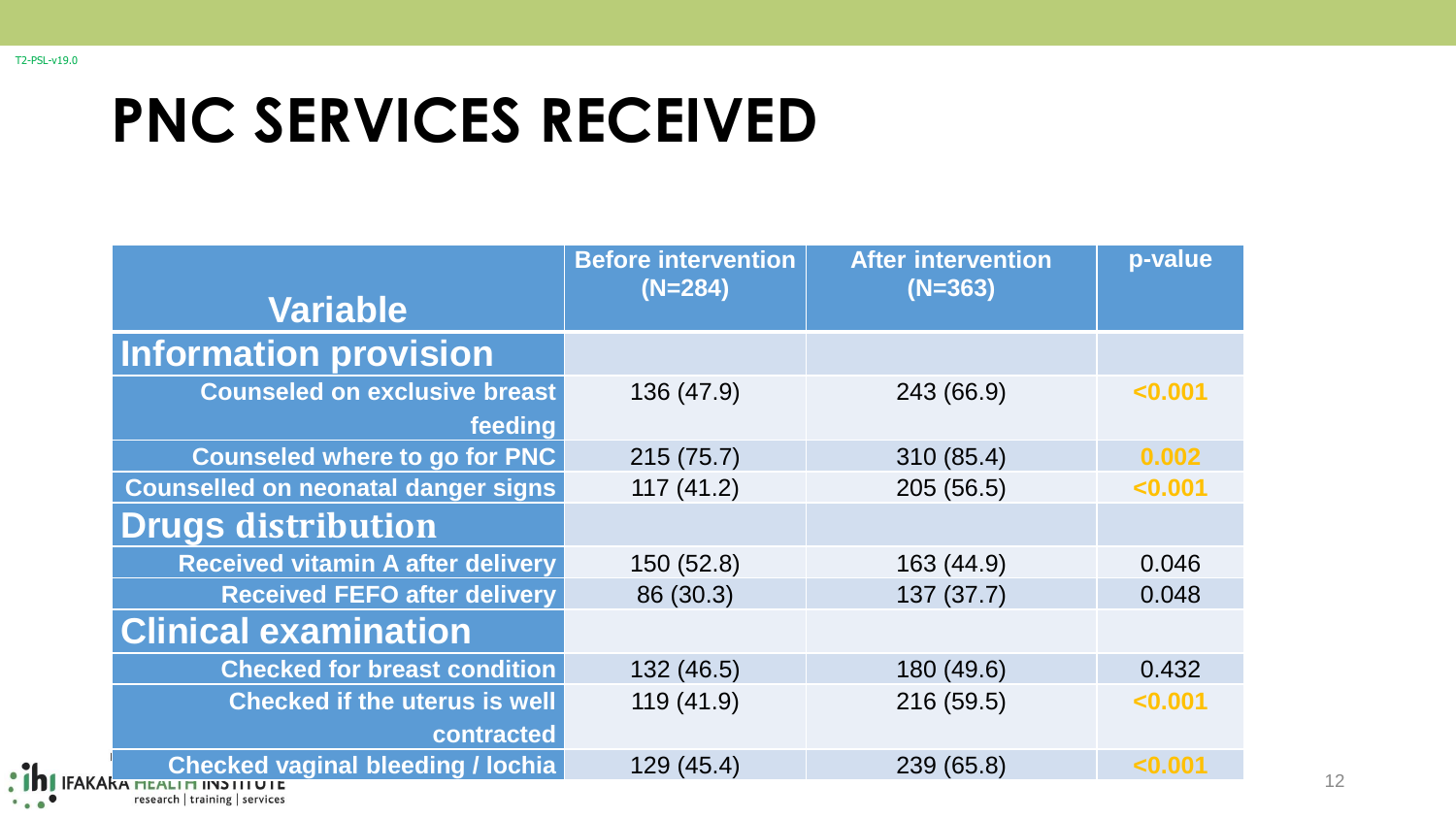## **Community effectiveness-Routine data**

*To understand the effectiveness of the scaled-up QI on MNH interventions*

- *A difference-in-difference analysis of routine data, using linear regression using Stata 15*
- QI does have impact on maternal and newborn health outcomes
	- In facilities where scaled-up QI was implemented, pregnant women attended their first ANC visit earlier and a greater number attended four or more visits;
	- and fewer women suffered eclampsia at any point during pregnancy/delivery or Premature Rupture of Membrane
	- However, fewer newborns were resuscitated using stimulation or bag-and-mask

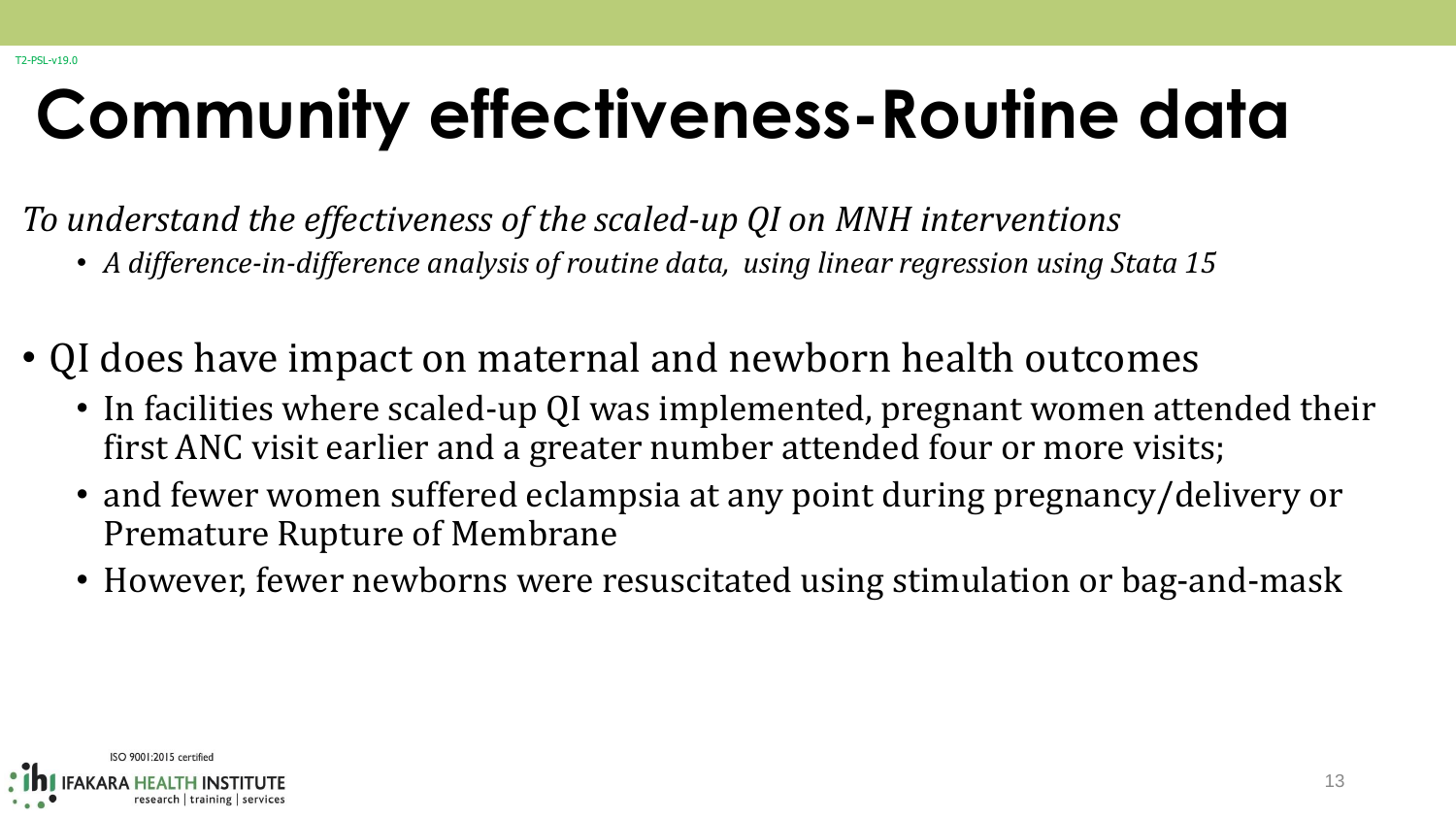## **Quality improvement skill is empowering**

- QI is empowering leaders at district level, in facilities and community "champions"
- there is appreciation

"... formerly I didn't know my responsibility. But through this QUADS, I have *recognize my responsibility as a member of community and as a government representative. … I have recognize the importance of health, it means they have opened me. There is a place which I was not aware, but they have very*  well made me to understand. .. in meetings in groups or village meetings, I talk *confidently. I real feel good after the trainings taught by QUADS to me". (VEO, #02, NTC)*

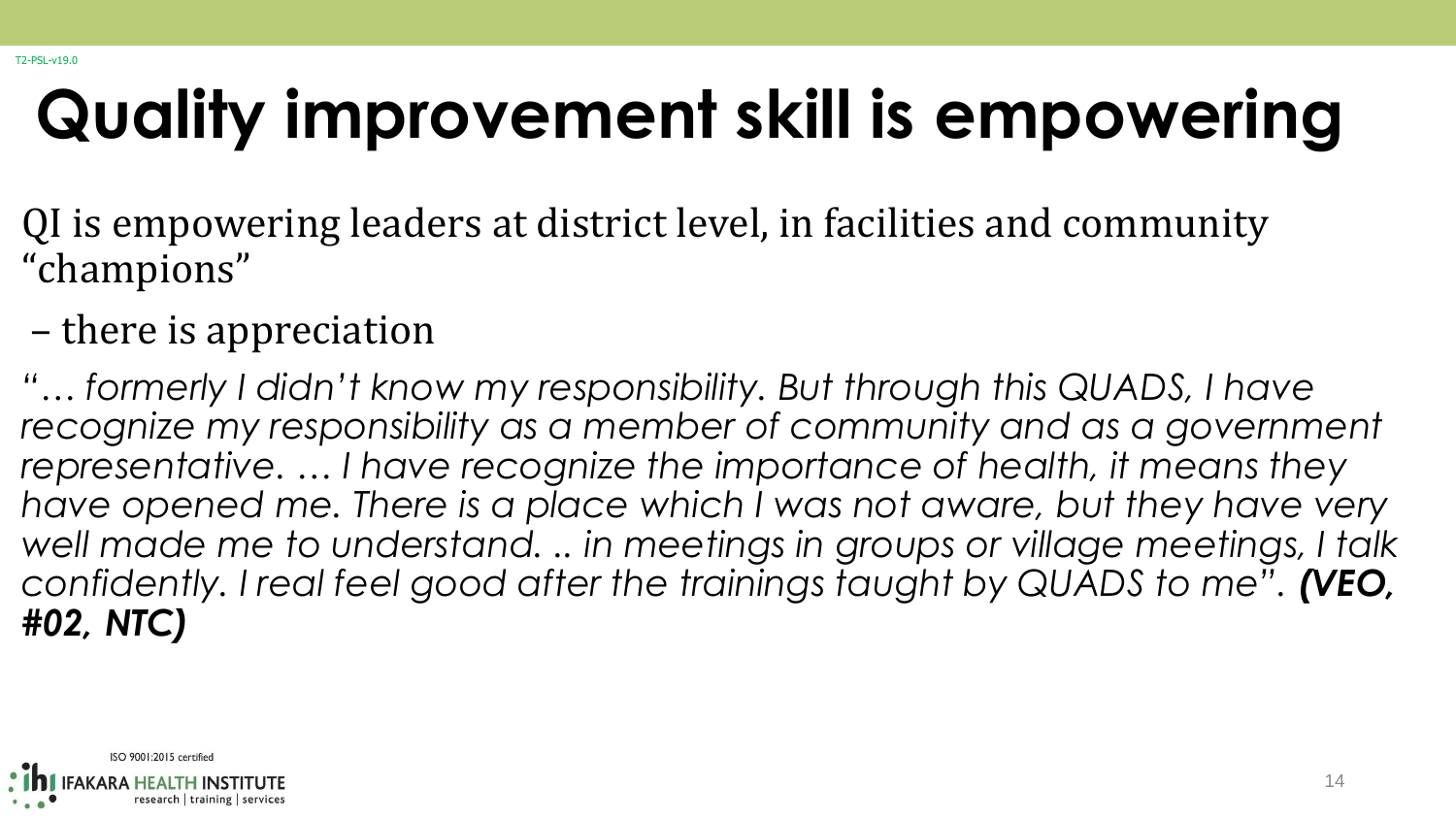## **Synergy study 2 – data on quality of care**

- Progress in maternal and newborn health outcomes in low-income countries has been slow.
	- Primary reason might be poor quality of facility care
	- Quality of data does not show reality
- Significant progress has been made in the **availability of information on coverage of essential services** in low and middle-income countries.
- However, there is inconsistent data available on the quality of care; maternal and newborn care included

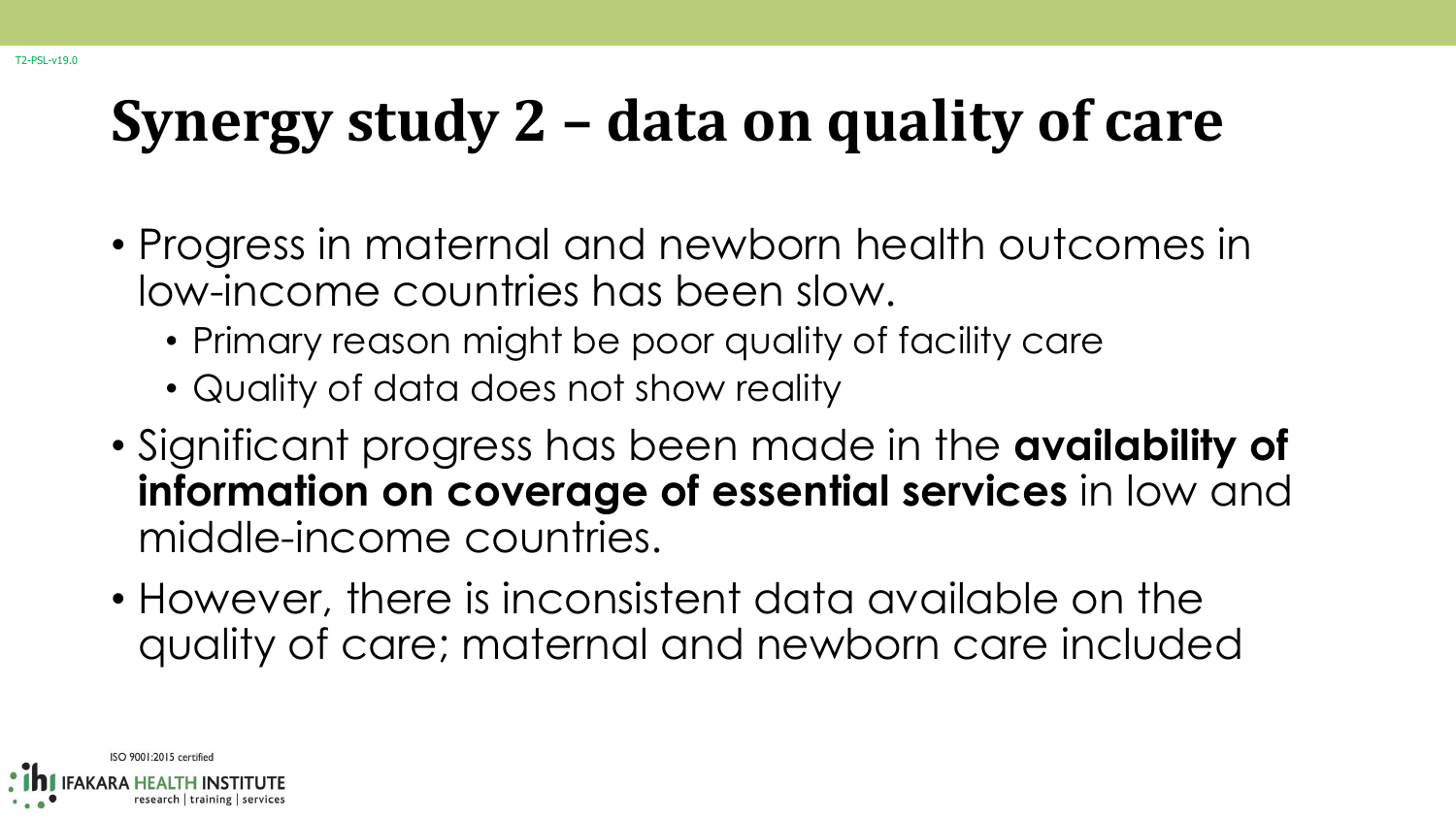## **Challenge in quality data**

- We are often aware of the **quantity** of care provided, but not the **quality** of this care particularly around labour and delivery care
- This missing data prevents the creation of effective, context-specific strategies to support improvements in maternal and newborn care.
- Further, there is lack of the capacity to fully use this data

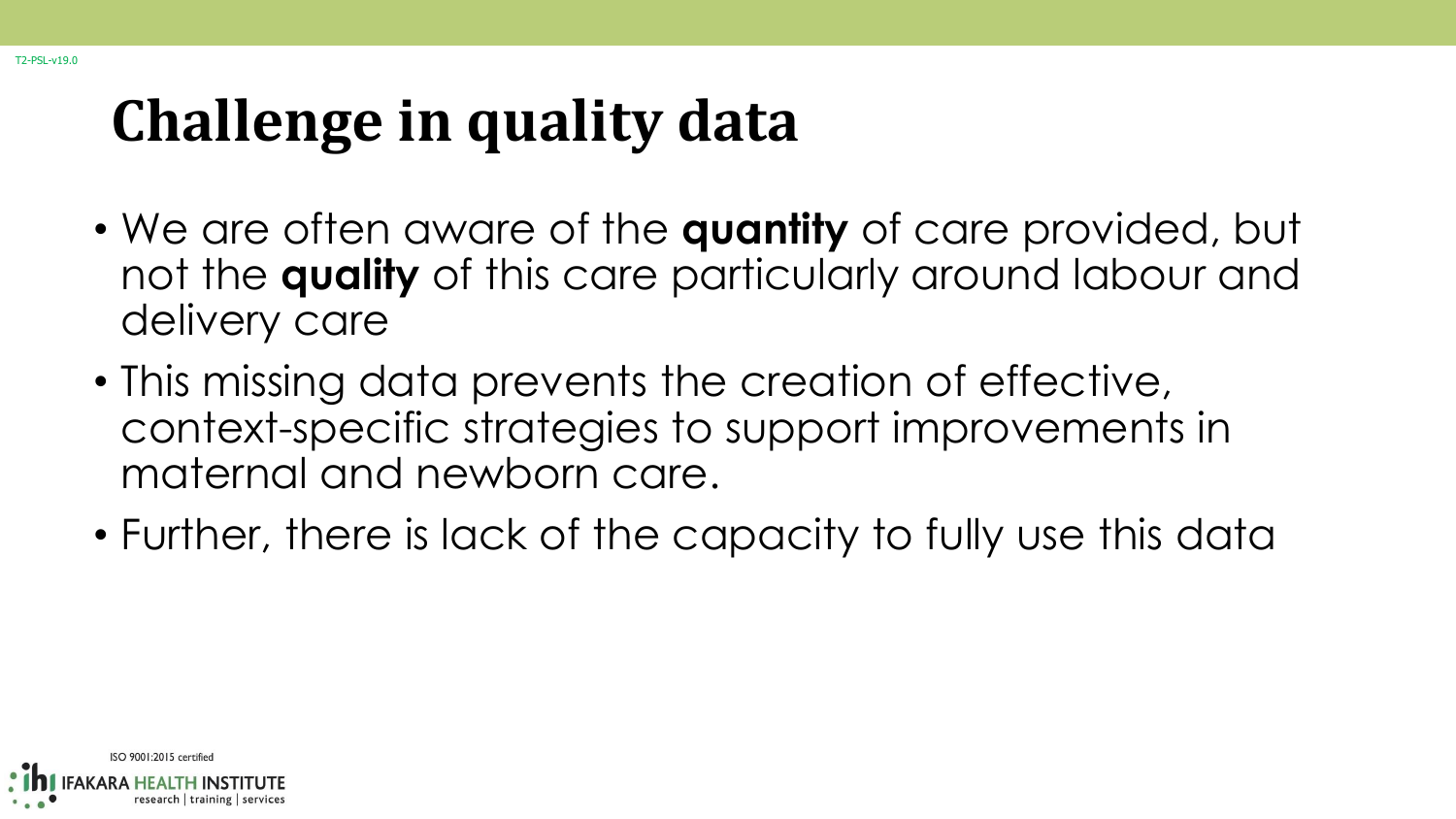## Research focus

- In QUADS2, we worked to improve the quality of health management information system (HMIS) data, through:-
	- *Emphasis on collection of data on quality of care*
	- *Establishing a culture around data collection and use*

*Through*

- Developing a measure of the quality maternal and newborn care
- Active engagement of health managers in understanding and routine use of data to improve maternal and newborn quality of care.

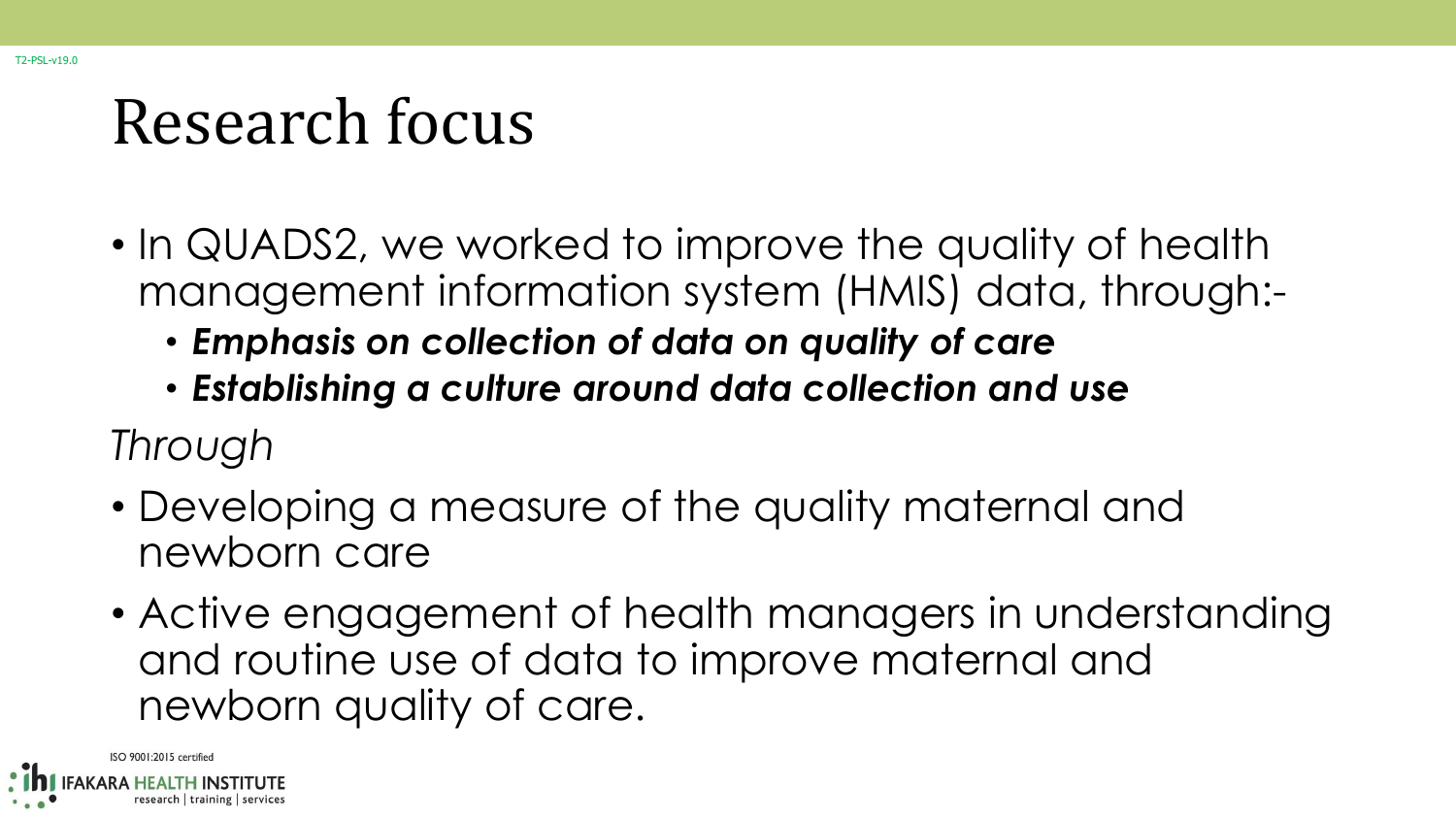## QOC indicators

- Based on WHO indicators of QOC for MNH framework
- ANC Labor and Delivery, PNC, IPC

| <b>Areal</b>            | <b>Data content</b>                                                             | <b>Collection</b><br>duration |
|-------------------------|---------------------------------------------------------------------------------|-------------------------------|
| ANC, PNC,<br>Labor, IPC | Availability of essential Drugs, equipment,<br>supplies, Trainings, Supervision | Baseline,<br>Quarterly        |
|                         | ANC, PNC, Labor   All clients attended                                          | <b>Monthly</b>                |

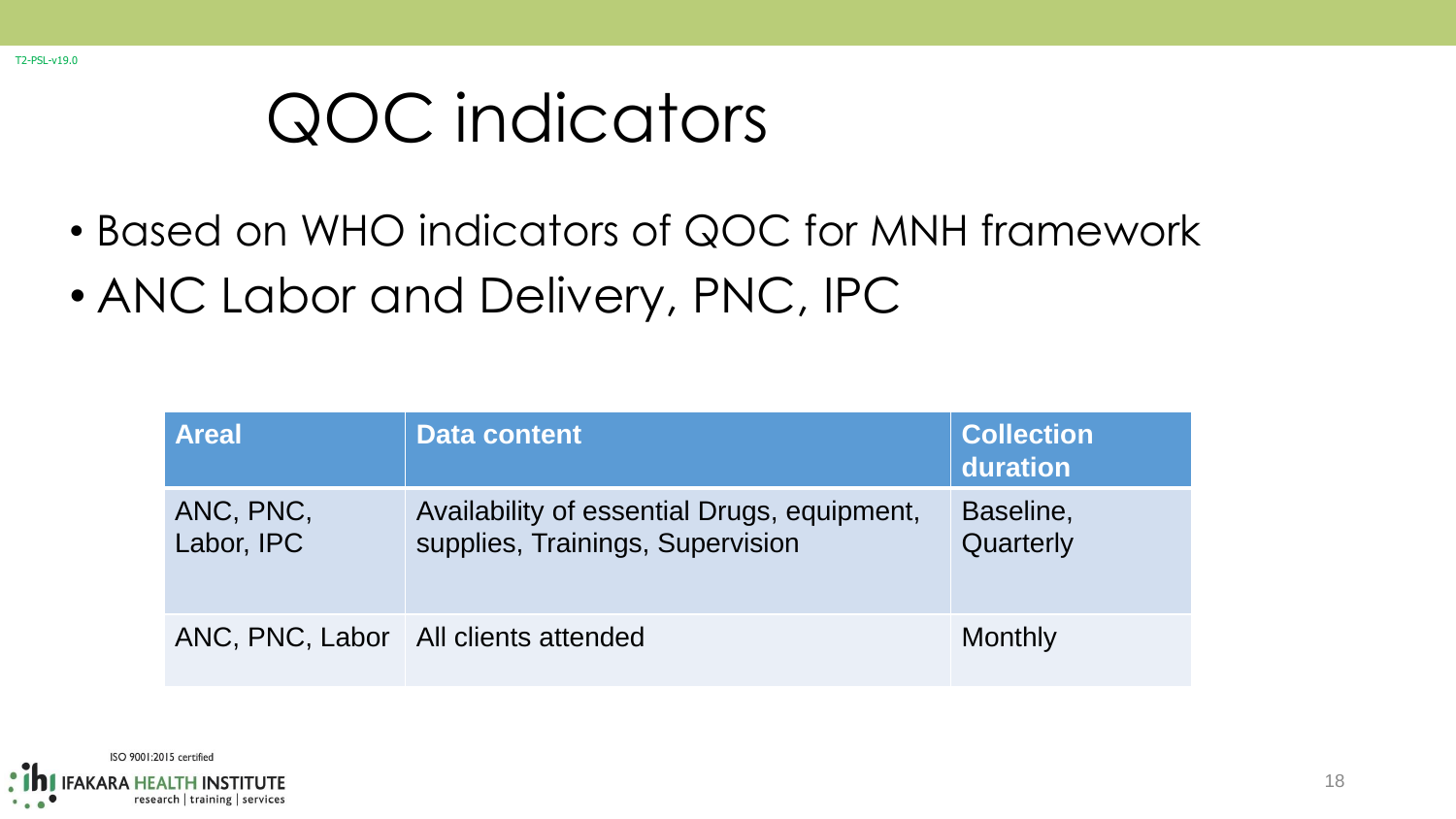T2-PSL-v19.0

## **Synergy - Findings**

- Health workers are using electronic tool to collect high-quality data that are then used to inform planning & implementation
- The teams are applying quality of care reports on dashboard to improve provision of quality care for maternal and newborn
- Decisions are made based on these analyses leading to actions –a culture of data collection and use at all levels.

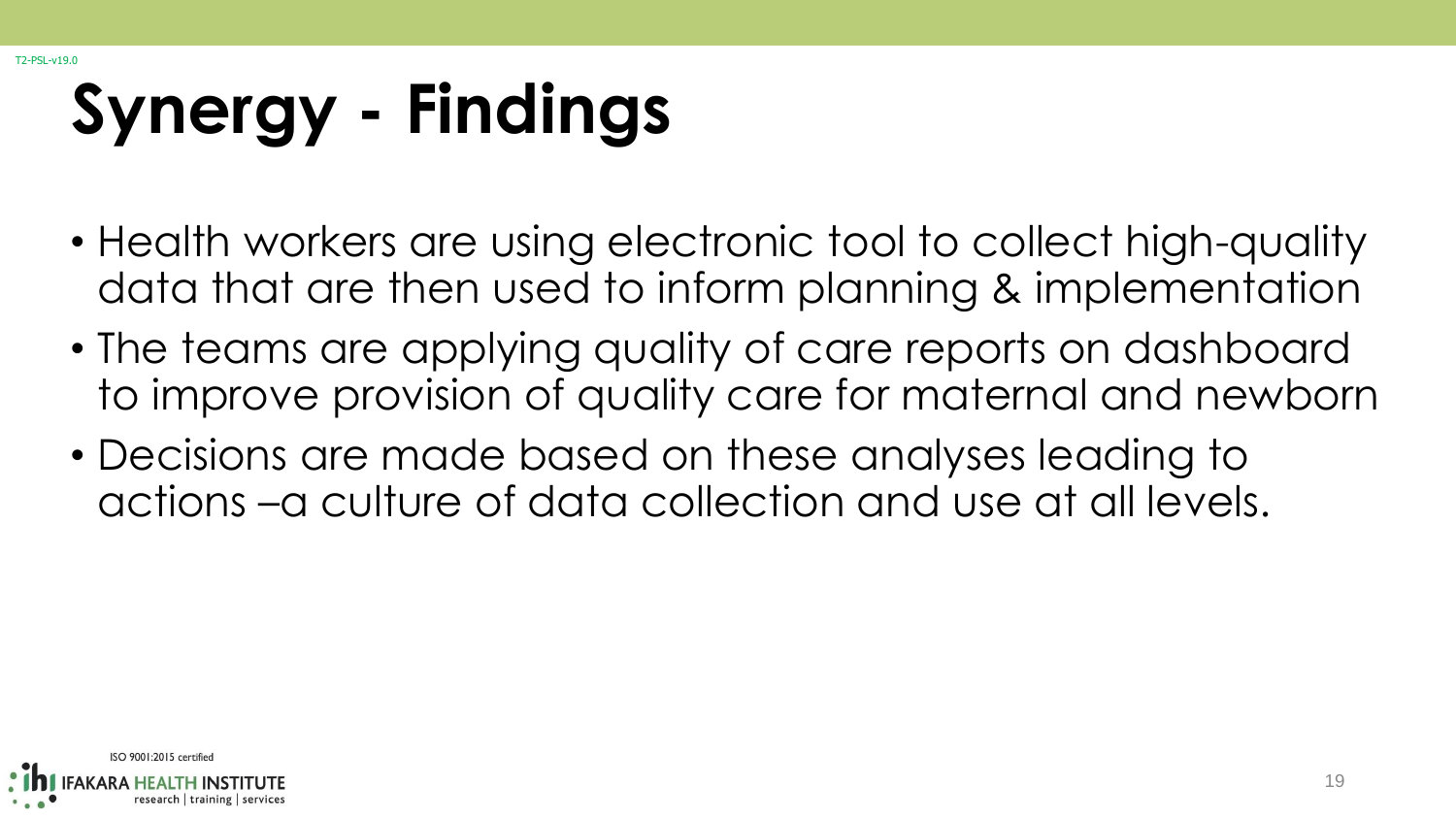#### **Results**



#### 105.0 100.0 95.0 90.0 85.0 80.0 75.0 **v** Sep 19 ADY 1/9 **Alay' Jun** 11/9 110 19 Jul- Avo **Aug Sep** Jungering Oct- Nov- O **Jan-20 PMar-20** Apr May 20 Jun 20

% health facilities with magnesium suphate for maternal complications management

 $\blacksquare$  Available  $\blacksquare$  Available expired  $\blacksquare$  Not available

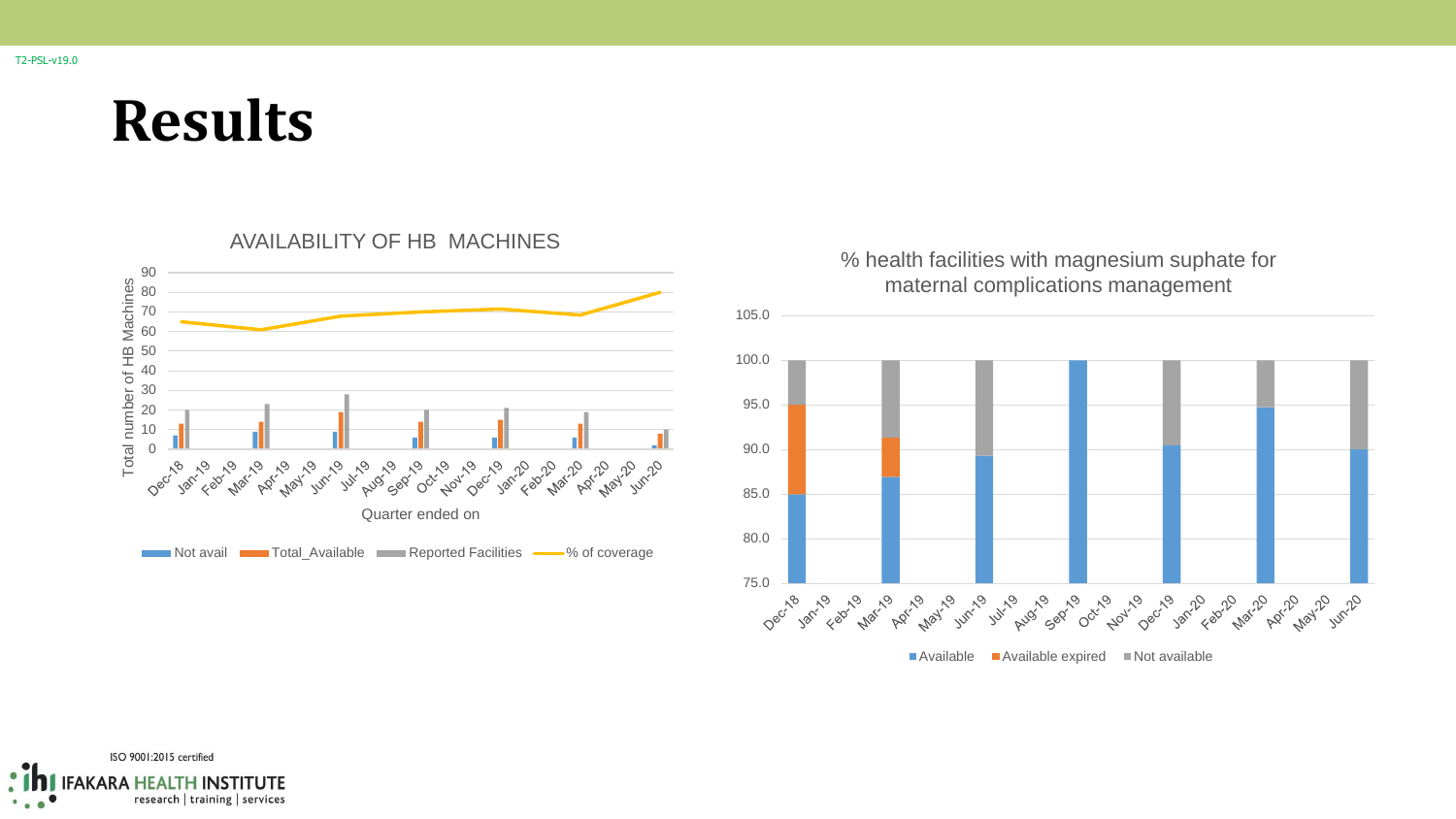T2-PSL-v19.0

### **Results**



ISO 9001:2015 certified : ih **IFAKARA HEALTH INSTITUTE** research | training | services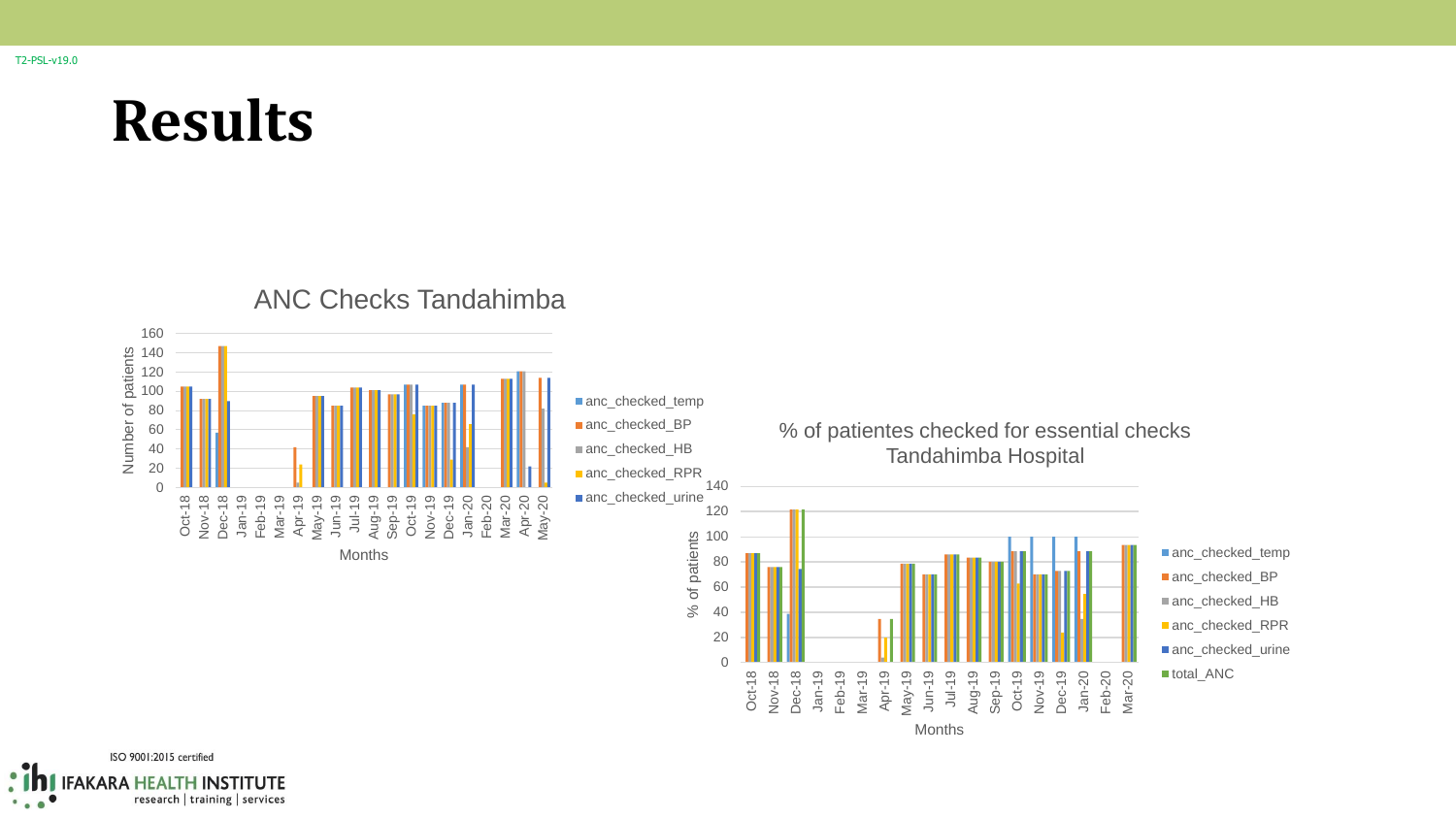## T2-PSL-v19.0 **Lesson learned…1**

- QI does have impact on maternal and newborn health outcomes
	- In implementation areas, pregnant women attended their first ANC visit earlier and a greater number attended 4 or more visits
	- Provision of quality services significantly improved at ANC & PNC and fewer women suffered eclampsia
	- But, fewer newborns were resuscitated using stimulation or bag-and-mask
- QI was empowering for leaders at district level, health workers in facilities and community "champions"
	- Appreciations were documented
- Stakeholder ownership of change ideas and innovative ways to scale-up
	- Not told what to do but guided to find a way out

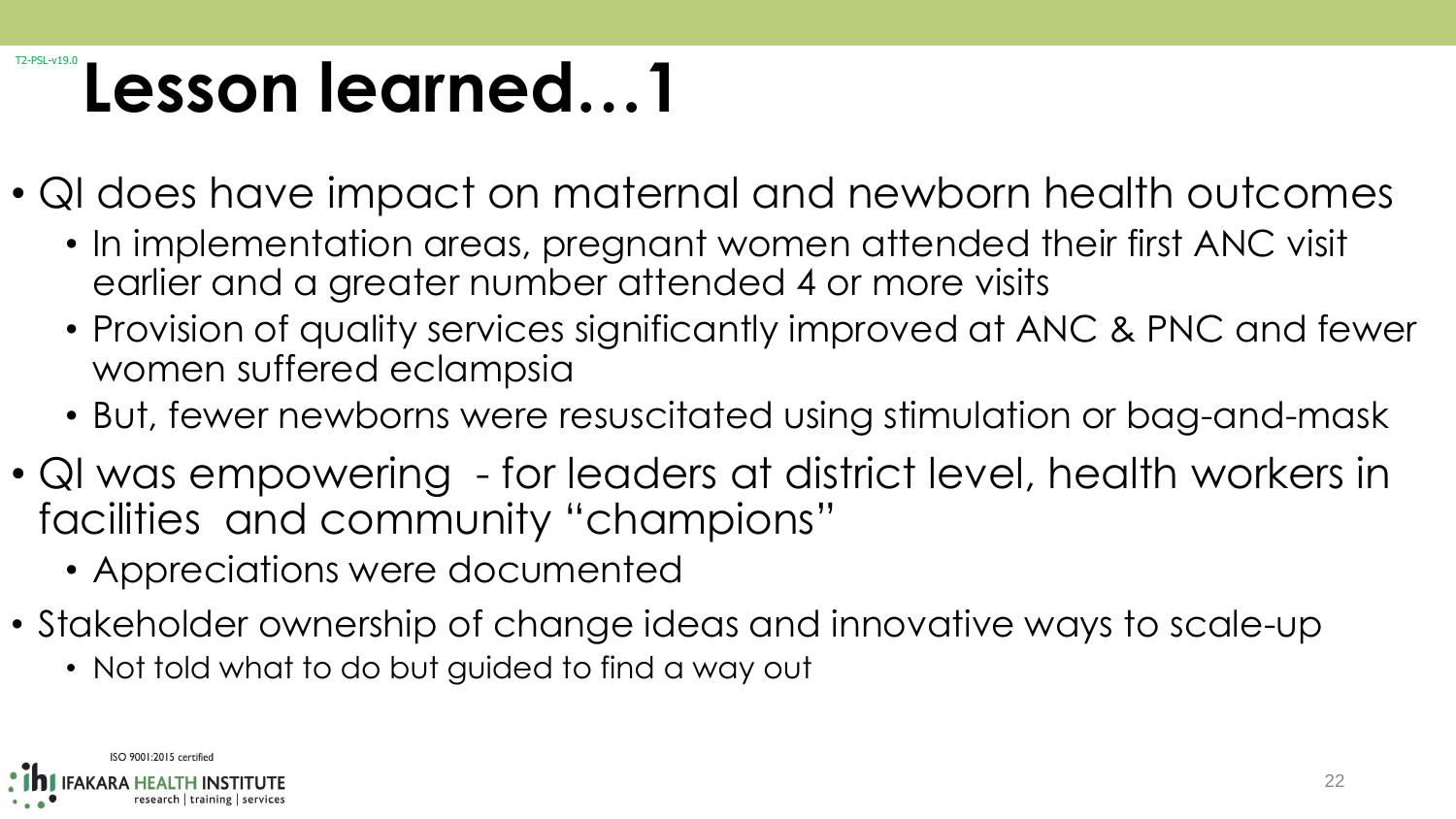## **Lessons learned…2**

- Health workers are capable of using electronic tool
- Good access to the electronic dashboard despite their remoteness
	- Internet is recently not an issue
- Using dashboard, facilities are able to quickly understand their data
	- Completeness, can assess trends and identify areas that require actions to improve the quality of care provision

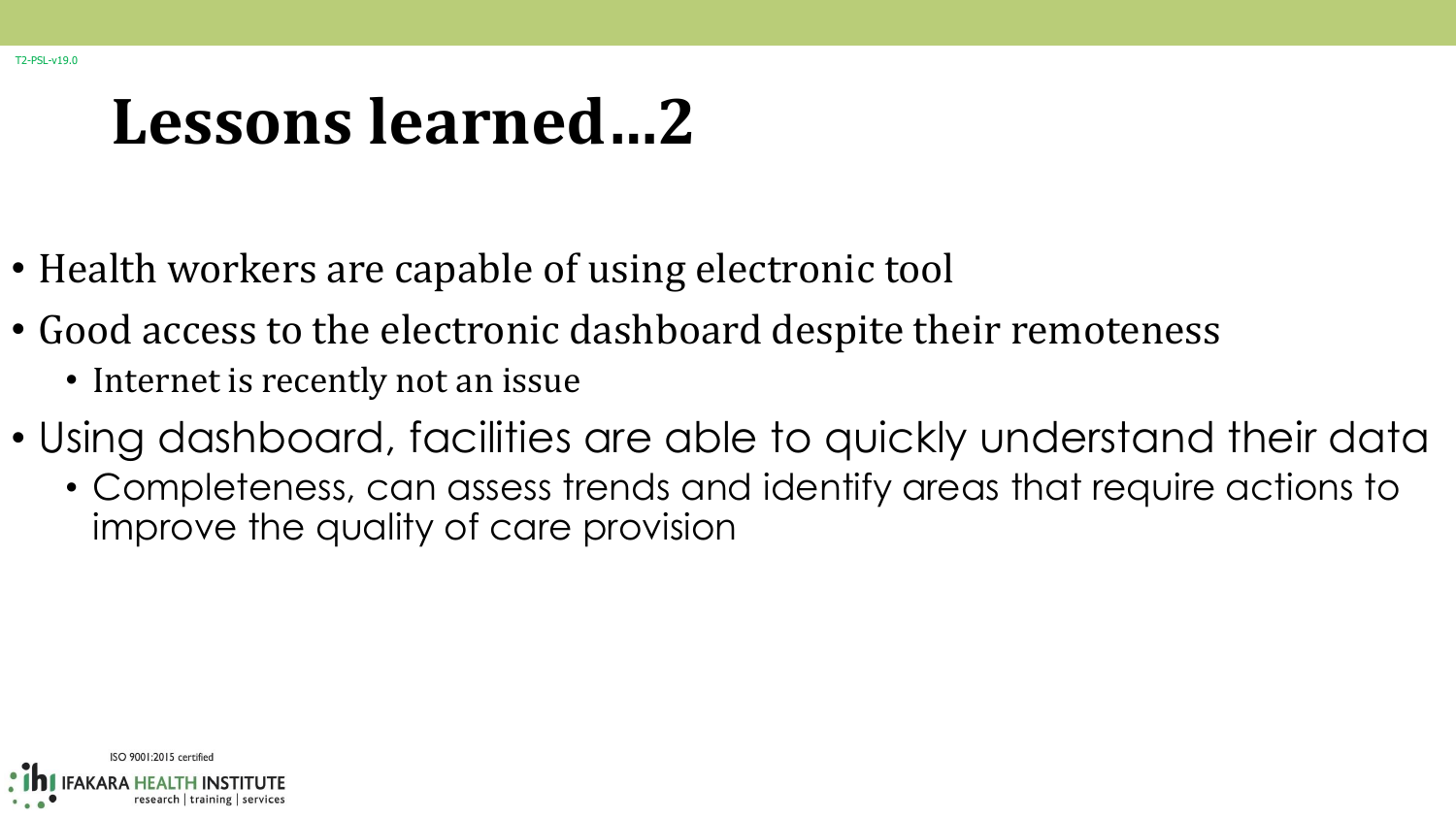### **Lesson learned…3**

- Quality of services is the heart of better health outcomes
- Quality improvement skills sharpens managers analytical capabilities and data-led decision making
	- To effectively identify gaps & implementation barriers, develop strategies to address
- QI enhances accountability in service delivery to improve quality care provision & in community systems to improve care utilization
- QI skills help health facility leadership review and reflect on performance using local data and take timely actions to address operational barriers
	- Could be used in MPDSR, in tackling stock-outs of essential drugs, improves availability of equipment, getting quality services to clients for high utilization
- Through QI emphasis, maternal health became permanent agenda in village meeting

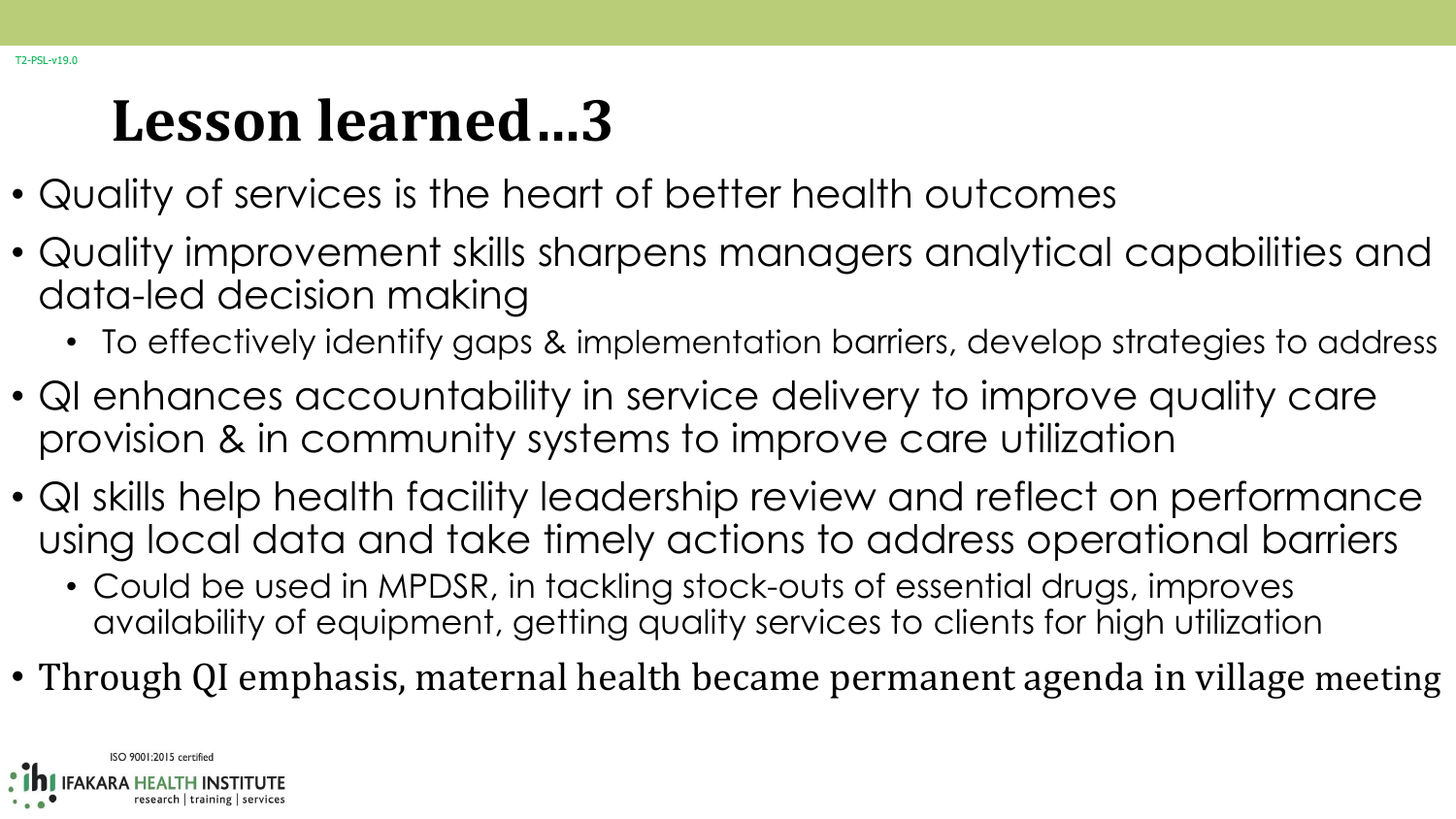### **Application of the Innovations**

- Incorporate quality improvement skills at all health care provision levels -in-service training, be part of job description, a specific unit
	- To sharpen analytical capabilities to identify implementation gaps towards data-led decision making
- Encourage application QI skills to help review and reflection on performance using local data and take timely actions to address implementation and operational barriers
	- Could be used in MPDSR, in tackling stock-outs of essential drugs and services, improving availability of equipment
- Key indicators of quality to be incorporated in DHIS2 to increase thirst on quality not only only coverage "quantity"
- QI taken as permanent agenda for improved MNCH in Tanzania